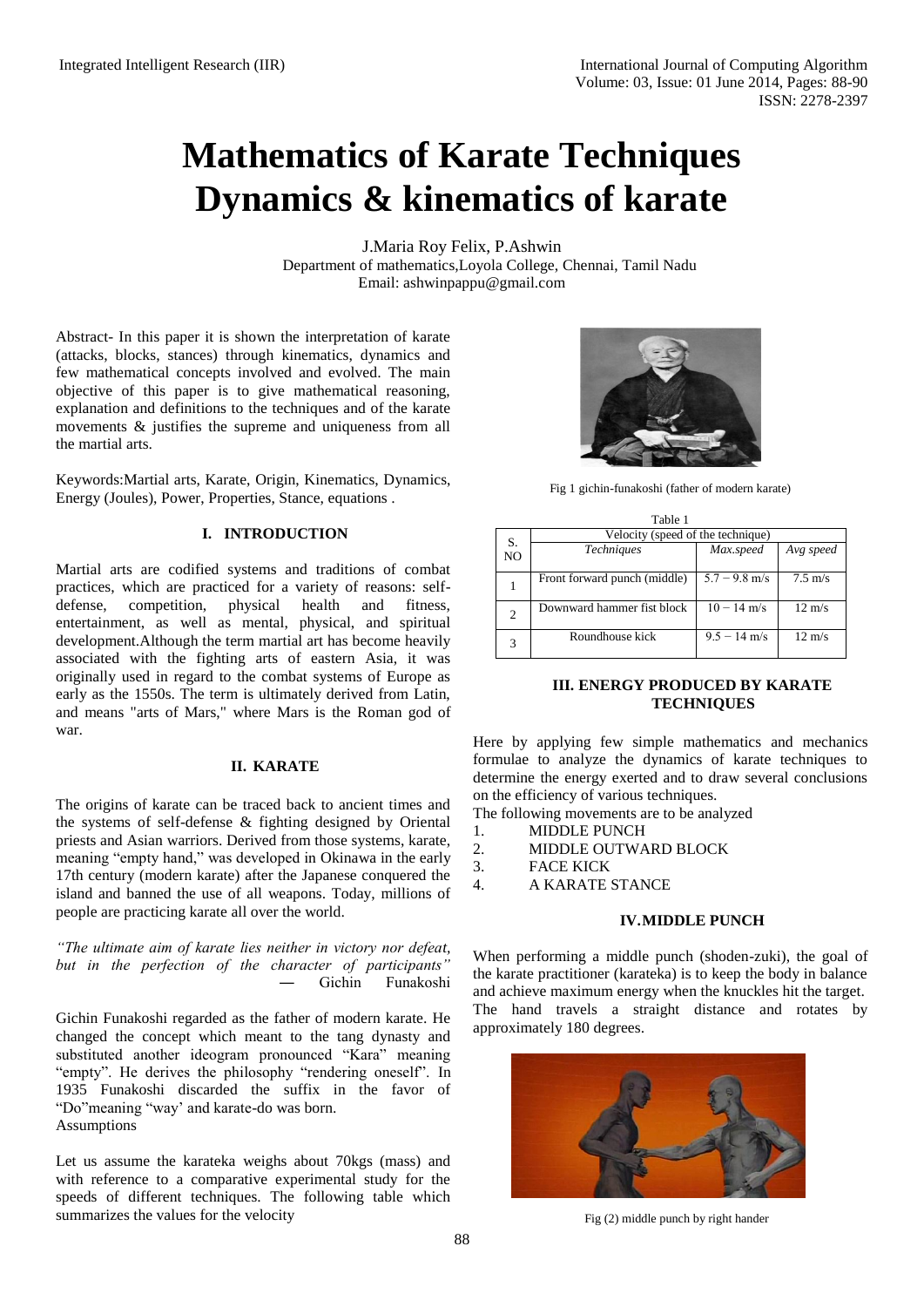The power (energy) exerted by the middle punch can be given by E  $E = E_{P} + E_{K} + E_{R}$ 

Where,  $E_P$  = Potential energy  $E_K$  = Kinetic energy<br>  $E_B$  = Rotational energy  $=$  Rotational energy Hence

$$
E = mgh + \frac{1}{2}mv^2 + \frac{1}{2}mr^2\omega^2
$$

Potential Energy

 $m = 70$  kg  $g = 9.8 \text{ m/s}^2$  $h =$  height of the drop (from shoulder to impact) Assume  $h = 20$  cm (approx.) = 0.2 m Therefore, mgh = (70) (9.8) (0.2) = 137.2 joules Kinetic Energy m = 7 kg (arm weight alone)<br> $v = 7.5$ m/s (from table  $(from table 1)$ 

# Therefore,

 $=(0.5)(7)(7.5)^2 = 196.88 \text{ joules}$   $\frac{1}{2}mv^2$ Rotational Energy  $m = 7$  kg (arm weight alone) 2 *mv*

Let us assume the radius of the forearm be 3 cm taken as a cylinder  $= 0.03$  cm

The Fist & forearm makes a rotation of about  $180^0$ 

 $= 5\pi$  rad/s  $\frac{1}{2}m(r\omega)^2$  $m(ro)$ 

 $=(0.5)$  (7)  $(0.03*5\pi)^2 = 0.788$  joules Hence the total energy by the punch is 2

| $= 137.2 + 196.88 + 0.788$    |             |
|-------------------------------|-------------|
|                               |             |
| Potential Energy in the Punch | $= 40.97\%$ |
| Kinetic Energy in the Punch   | $= 58.79 %$ |
| Angular Momentum              | $= 0.23 %$  |

Note:

Even though the rotational energy doesn't have a big part of impact but it has the key role in the point of impact (targeting).Only the 2 knuckles are concentrated as the point of impact.

#### **V. MIDDLE OUTWARD BLOCK**

When performing a middle block (shoden-uchi-uke), the goal of the karate practitioner (karateka) is to keep the body protected or prevented from the attack.This block is mainly used to tackle middle punch. The only objective of the movement is to divert the punch outside the body with a greater impact on the opponent forearms



Fig (3) the practice performs a block (middle)

Potential Energy  $m = 70$  kg  $g = 9.8 \text{ m/s}^2$  $h =$  height of the drop (from outward to inward) Assume  $h = 33$  cm (approx.) = 0.33 m Therefore, mgh =  $(70)$  (9.8) (0.33) = 226.38 joules Kinetic Energy  $m = 3.57$  kg (forearm weight alone)  $v = 12m/s$  (from table 1)

Therefore,

$$
\frac{1}{2}mv^2 = (0.5) (3.57) (12)^2 = 257.04 \text{ joules}
$$

Hence the total energy by the punch is

 $= 226.38 + 257.04$  $= 483.42$  joules…………………….. (2)

There is no rotational energy in this this technique so it is not considered.

From the above result it is evident that the energy exerted is greater than the energy of the punch

Comparing (1) and (2)

(i.e.) 148.552 joules greater than middle punch (44.36 %)

# FACE KICK

When performing a upper face kick (jodan-mawashi-giri), the goal of the karate practitioner (karateka) is to keep the body in balance and achieve maximum energy through the rotation with the reverse leg (a small shift of angle)

But the rotation is neglected since it rises to many complications in the calculations. Only the leg which transits the energy to the shin or ankle of to hit the target such as skull or cheeks or side face is considered.



Fig 4 a karateka performing a face kick

Kinetic Energy

 $m = 11.9142$  kg (weight attacking leg alone)  $v = 12m/s$  (from table 1)

Therefore,

$$
\frac{1}{2} (0.5) (1) (1.9142)^2 = 857.822 \text{ joules}
$$

From the above result it is evident that the energy exerted by the face kick is greater than the energy of the punch Comparing (1) and (3)

(i.e.) 522.954joules greater than middle punch (2.5 times)

# **STANCE**

Our aim is to analyze the stance by the way it is structured in order to sustain heavy attacks and moves.